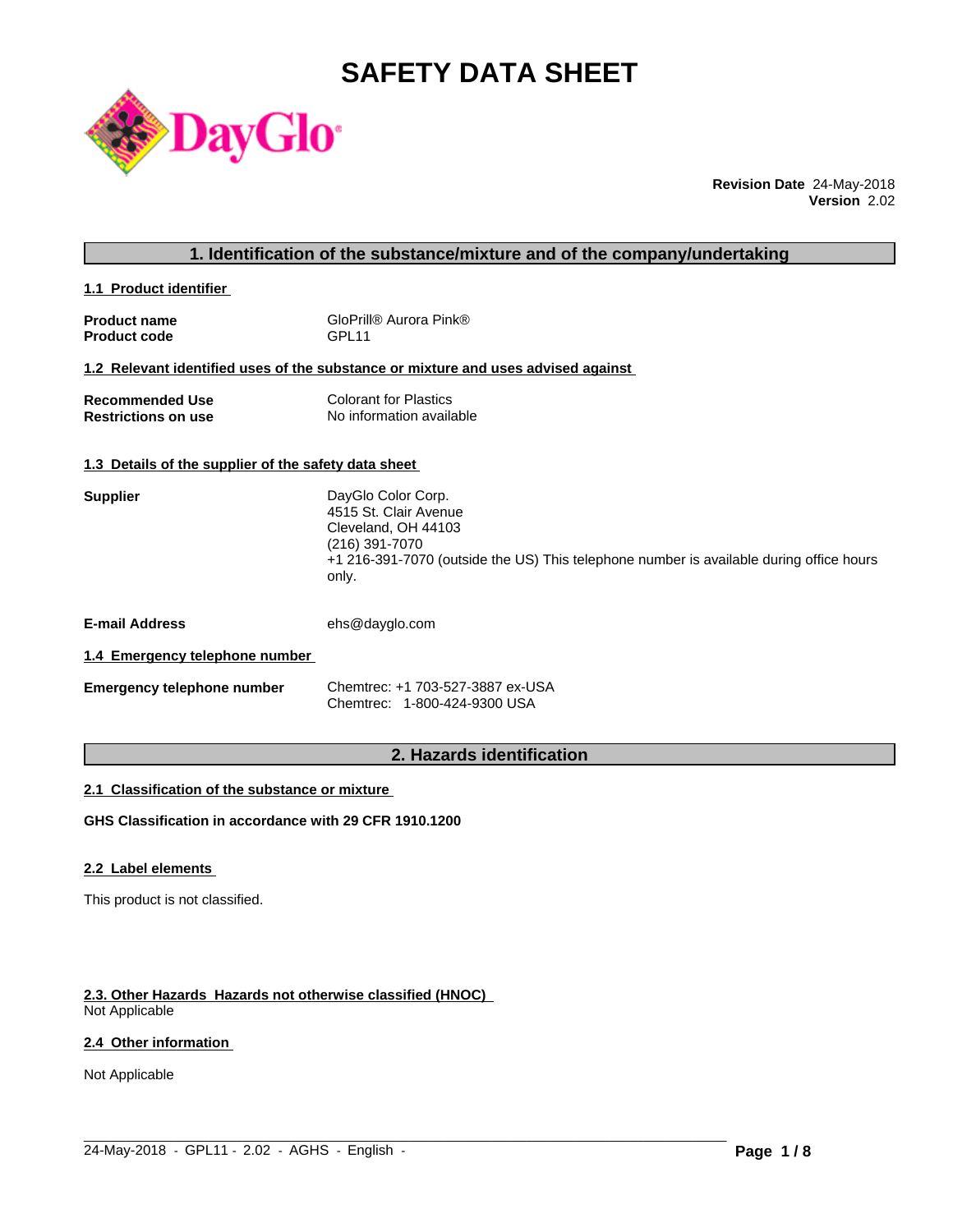## **3. Composition/Information on Ingredients**

## **Substance**

**Mixture**

| <b>Chemical Name</b>                                                                                       | CAS No.   | Weight-% |  |  |
|------------------------------------------------------------------------------------------------------------|-----------|----------|--|--|
| <b>OXIDE</b><br>ESIUM (<br>MAGNE:                                                                          | 1309-48-4 |          |  |  |
| $\lambda$ n has been withheld as a trade secret.<br>The exact percentage (concentration) of composition is |           |          |  |  |

|                                       | 4. First aid measures                                                                                                                                                                                                   |
|---------------------------------------|-------------------------------------------------------------------------------------------------------------------------------------------------------------------------------------------------------------------------|
| 4.1 Description of first-aid measures |                                                                                                                                                                                                                         |
| <b>General advice</b>                 | No information available.                                                                                                                                                                                               |
| Eye contact                           | Immediately flush with plenty of water. After initial flushing, remove any contact lenses and<br>continue flushing for at least 15 minutes. Keep eye wide open while rinsing. If symptoms<br>persist, call a physician. |
| <b>Skin contact</b>                   | Immediate medical attention is not required. Wash off with soap and water.                                                                                                                                              |
| <b>Inhalation</b>                     | Immediate medical attention is not required. Move to fresh air.                                                                                                                                                         |
| Ingestion                             | Do NOT induce vomiting. Drink plenty of water. Consult a physician.                                                                                                                                                     |
|                                       | 4.2 Most important symptoms and effects, both acute and delayed                                                                                                                                                         |
| <b>Symptoms</b>                       | See Section 2.2, Label Elements and/or Section 11, Toxicological effects.                                                                                                                                               |
|                                       | 4.3 Indication of any immediate medical attention and special treatment needed                                                                                                                                          |
| Notes to physician                    | Treat symptomatically.                                                                                                                                                                                                  |
|                                       | 5. Fire-Fighting Measures                                                                                                                                                                                               |

## **5.1 Extinguishing media**

**Suitable extinguishing media** Use extinguishing measures that are appropriate to local circumstances and the surrounding environment.

**Unsuitable Extinguishing Media** None.

## **5.2 Special hazards arising from the substance or mixture**

#### **Special Hazard**

None known based on information supplied.

**Hazardous Combustion Products** Carbon oxides. Nitrogen oxides (NOx).

## **Explosion Data**

**Sensitivity to Mechanical Impact** None. **Sensitivity to Static Discharge** None.

## **5.3 Advice for firefighters**

As in any fire, wear self-contained breathing apparatus pressure-demand, MSHA/NIOSH (approved or equivalent) and full protective gear.

 $\_$  ,  $\_$  ,  $\_$  ,  $\_$  ,  $\_$  ,  $\_$  ,  $\_$  ,  $\_$  ,  $\_$  ,  $\_$  ,  $\_$  ,  $\_$  ,  $\_$  ,  $\_$  ,  $\_$  ,  $\_$  ,  $\_$  ,  $\_$  ,  $\_$  ,  $\_$  ,  $\_$  ,  $\_$  ,  $\_$  ,  $\_$  ,  $\_$  ,  $\_$  ,  $\_$  ,  $\_$  ,  $\_$  ,  $\_$  ,  $\_$  ,  $\_$  ,  $\_$  ,  $\_$  ,  $\_$  ,  $\_$  ,  $\_$  ,

## **6. Accidental Release Measures**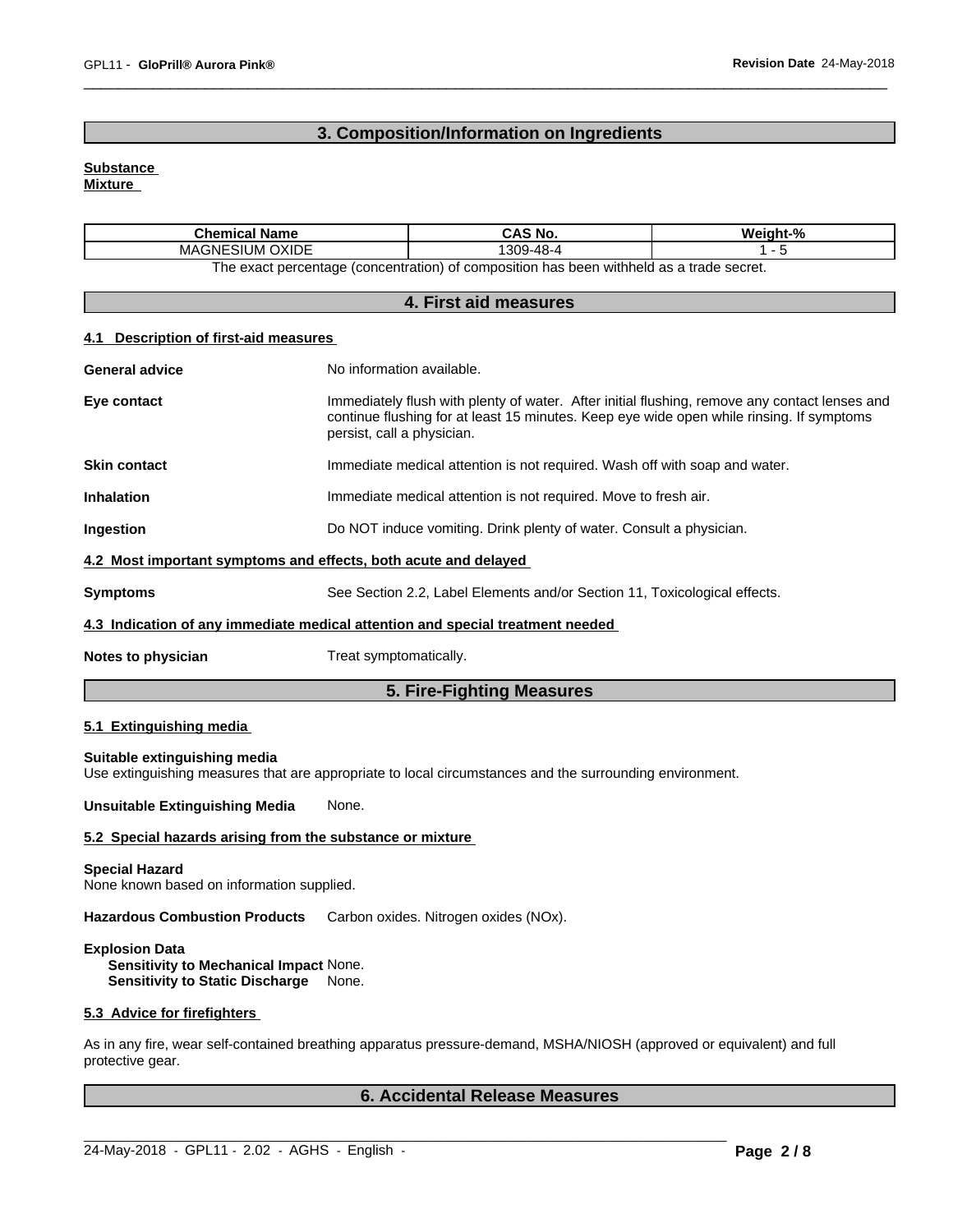## **6.1 Personal precautions, protective equipment and emergency procedures**

Ensure adequate ventilation, especially in confined areas. Use personal protective equipment.

## **6.2 Environmental precautions**

Prevent product from entering drains. See Section 12 for additional Ecological information.

## **6.3 Methods and materials for containment and cleaning up**

| <b>Methods for Containment</b> | Prevent further leakage or spillage if safe to do so.                                                                                                                                                    |
|--------------------------------|----------------------------------------------------------------------------------------------------------------------------------------------------------------------------------------------------------|
| Methods for cleaning up        | Use personal protective equipment. Take up mechanically and collect in suitable container<br>for disposal. Prevent product from entering drains. Keep in suitable and closed containers<br>for disposal. |

## **7. Handling and storage**

### **7.1 Precautions for safe handling**

| Wear personal protective equipment.                                    |  |
|------------------------------------------------------------------------|--|
| Handle in accordance with good industrial hygiene and safety practice. |  |
| 7.2 Conditions for safe storage, including any incompatibilities       |  |
| Keep tightly closed in a dry and cool place.                           |  |
| No materials to be especially mentioned.                               |  |
|                                                                        |  |

## **8. Exposure controls/personal protection**

## **8.1 Exposure Guidelines**

| <b>Chemical Name</b> | <b>ACGIH TLV</b>         | <b>OSHA PEL</b>          | <b>British Columbia</b>   | Alberta                  | Quebec                   | <b>Ontario TWAEV</b>     |
|----------------------|--------------------------|--------------------------|---------------------------|--------------------------|--------------------------|--------------------------|
| I MAGNESIUM OXIDE    | TWA: $10 \text{ ma/m}^3$ | TWA: $15 \text{ ma/m}^3$ | TWA: $10 \text{ mg/m}^3$  | TWA: $10 \text{ ma/m}^3$ | TWA: $10 \text{ ma/m}^3$ | TWA: $10 \text{ ma/m}^3$ |
| 1309-48-4            | inhalable fraction       | fume, total              | TWA: 3 ma/m <sup>3</sup>  |                          |                          |                          |
|                      |                          | particulate              | STEL: $10 \text{ ma/m}^3$ |                          |                          |                          |

## **8.2 Appropriate engineering controls**

| <b>Engineering Measures</b> | Showers              |  |
|-----------------------------|----------------------|--|
|                             | Eyewash stations     |  |
|                             | Ventilation systems. |  |

#### **8.3 Individual protection measures, such as personal protective equipment**

| <b>Eye/Face Protection</b>    | Safety glasses with side-shields.                                                                              |
|-------------------------------|----------------------------------------------------------------------------------------------------------------|
| Skin and body protection      | Wear chemical resistant footwear and clothing such as gloves, an apron or a whole body<br>suit as appropriate. |
| <b>Respiratory protection</b> | . NIOSH/MSHA approved respiratory protection should be worn if exposure is anticipated.                        |
| <b>Hygiene measures</b>       | See section 7 for more information                                                                             |

 $\_$  ,  $\_$  ,  $\_$  ,  $\_$  ,  $\_$  ,  $\_$  ,  $\_$  ,  $\_$  ,  $\_$  ,  $\_$  ,  $\_$  ,  $\_$  ,  $\_$  ,  $\_$  ,  $\_$  ,  $\_$  ,  $\_$  ,  $\_$  ,  $\_$  ,  $\_$  ,  $\_$  ,  $\_$  ,  $\_$  ,  $\_$  ,  $\_$  ,  $\_$  ,  $\_$  ,  $\_$  ,  $\_$  ,  $\_$  ,  $\_$  ,  $\_$  ,  $\_$  ,  $\_$  ,  $\_$  ,  $\_$  ,  $\_$  ,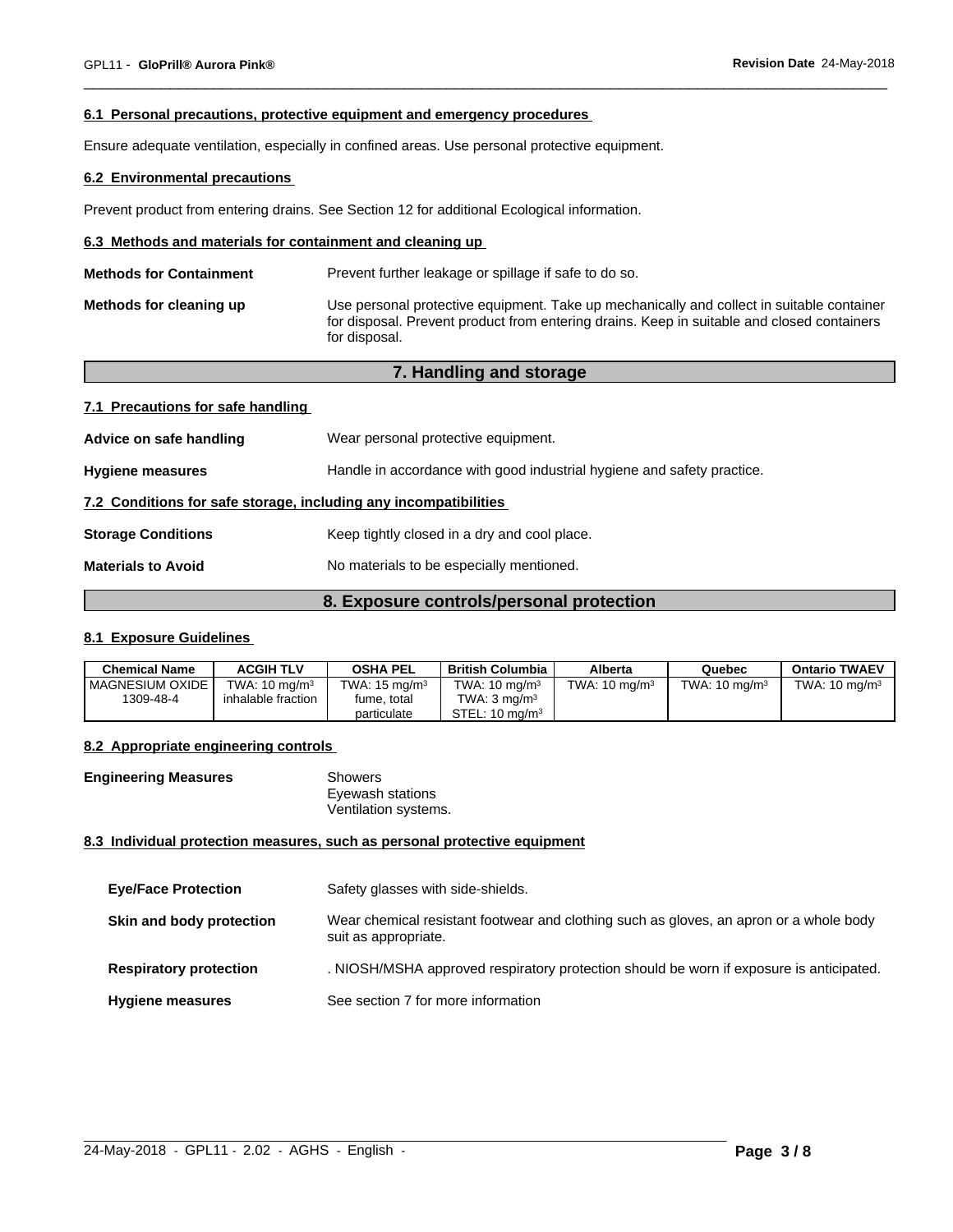## **9. Physical and chemical properties**

## **9.1 Information on basic physical and chemical properties**

| <b>Physical state</b>                                        | Solid              |                                               |                          |
|--------------------------------------------------------------|--------------------|-----------------------------------------------|--------------------------|
| Appearance                                                   | <b>Pellets</b>     | Color                                         | Pink                     |
| Odor                                                         | Mild               | <b>Odor Threshold</b>                         | No information available |
|                                                              |                    |                                               |                          |
| <b>Property</b>                                              | <b>Values</b>      | Remarks • Methods<br>No information available |                          |
| рH                                                           |                    | No information available                      |                          |
| <b>Melting/freezing point</b><br>Boiling point/boiling range |                    | No information available                      |                          |
| <b>Flash Point</b>                                           |                    | No information available                      |                          |
| <b>Evaporation rate</b>                                      |                    | No information available                      |                          |
| Flammability (solid, gas)                                    |                    | No information available                      |                          |
| <b>Flammability Limits in Air</b>                            |                    |                                               |                          |
| upper flammability limit                                     |                    | No information available                      |                          |
| lower flammability limit                                     |                    | No information available                      |                          |
| Vapor pressure                                               |                    | No information available                      |                          |
| Vapor density                                                |                    | No information available                      |                          |
| <b>Specific Gravity</b>                                      | 1.2                |                                               |                          |
| <b>Water solubility</b>                                      | Insoluble in water |                                               |                          |
| Solubility in other solvents                                 |                    | No information available                      |                          |
| <b>Partition coefficient</b>                                 |                    | No information available                      |                          |
| <b>Autoignition temperature</b>                              |                    | No information available                      |                          |
| <b>Decomposition temperature</b>                             |                    | No information available                      |                          |
| <b>Viscosity, kinematic</b>                                  |                    | No information available                      |                          |
| Viscosity, dynamic                                           |                    | No information available                      |                          |
| <b>Explosive properties</b>                                  |                    | No information available                      |                          |
| <b>Oxidizing Properties</b>                                  |                    | No information available                      |                          |
| 9.2 Other information                                        |                    |                                               |                          |

## **Volatile organic compounds (VOC)** None **content**

## **10. Stability and Reactivity**

 $\_$  ,  $\_$  ,  $\_$  ,  $\_$  ,  $\_$  ,  $\_$  ,  $\_$  ,  $\_$  ,  $\_$  ,  $\_$  ,  $\_$  ,  $\_$  ,  $\_$  ,  $\_$  ,  $\_$  ,  $\_$  ,  $\_$  ,  $\_$  ,  $\_$  ,  $\_$  ,  $\_$  ,  $\_$  ,  $\_$  ,  $\_$  ,  $\_$  ,  $\_$  ,  $\_$  ,  $\_$  ,  $\_$  ,  $\_$  ,  $\_$  ,  $\_$  ,  $\_$  ,  $\_$  ,  $\_$  ,  $\_$  ,  $\_$  ,

## **10.1 Reactivity**

No dangerous reaction known under conditions of normal use

## **10.2 Chemical stability**

Stable

## **10.3 Possibility of hazardous reactions**

None under normal processing.

## **10.4 Conditions to Avoid**

Dust formation. Take precautionary measures against static discharges.

## **10.5 Incompatible Materials**

None known based on information supplied.

## **10.6 Hazardous Decomposition Products**

None known based on information supplied.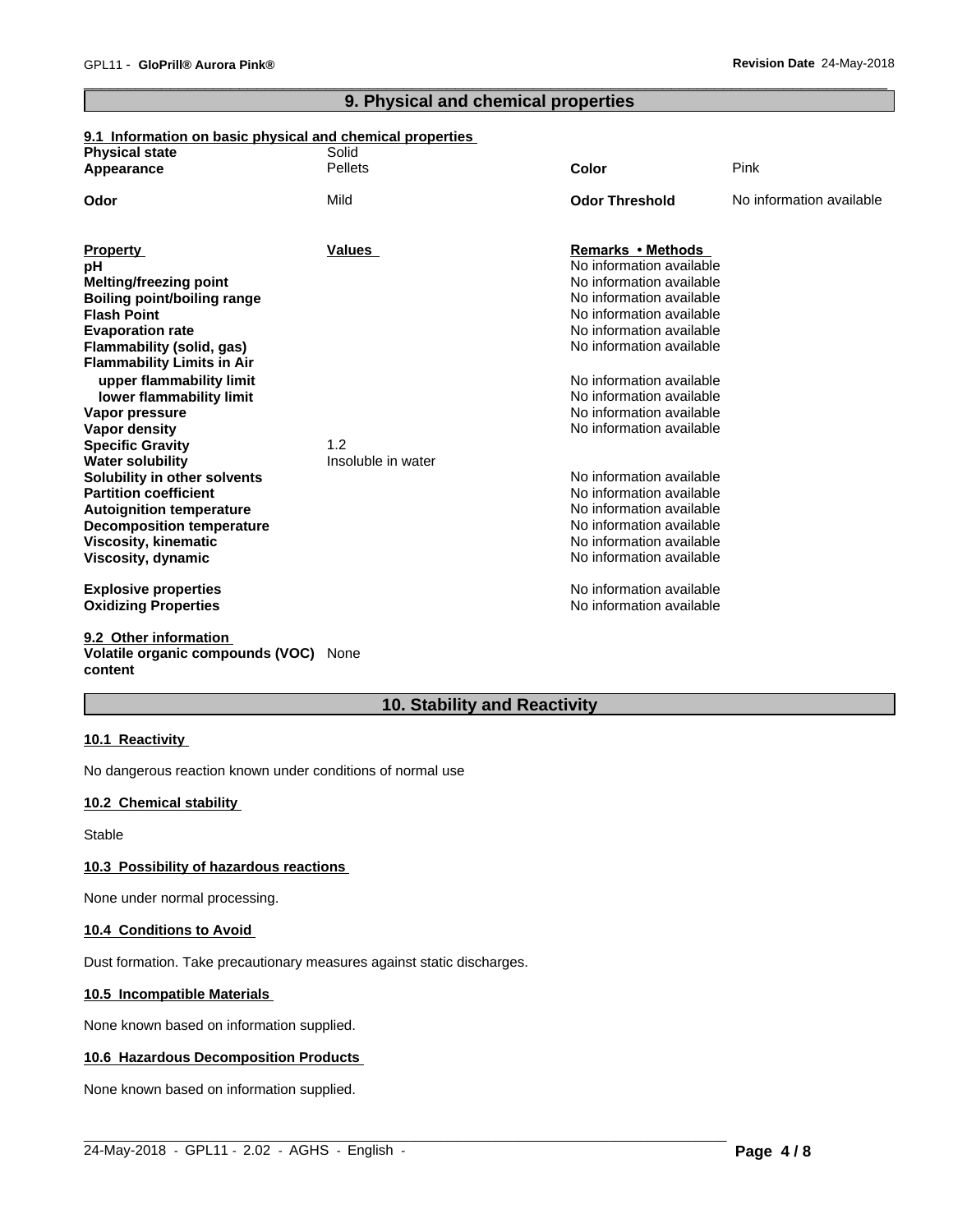## **11. Toxicological information**

 $\_$  ,  $\_$  ,  $\_$  ,  $\_$  ,  $\_$  ,  $\_$  ,  $\_$  ,  $\_$  ,  $\_$  ,  $\_$  ,  $\_$  ,  $\_$  ,  $\_$  ,  $\_$  ,  $\_$  ,  $\_$  ,  $\_$  ,  $\_$  ,  $\_$  ,  $\_$  ,  $\_$  ,  $\_$  ,  $\_$  ,  $\_$  ,  $\_$  ,  $\_$  ,  $\_$  ,  $\_$  ,  $\_$  ,  $\_$  ,  $\_$  ,  $\_$  ,  $\_$  ,  $\_$  ,  $\_$  ,  $\_$  ,  $\_$  ,

## **11.1 Acute toxicity**

**Numerical measures of toxicity: Product Information**

**The following values are calculated based on chapter 3.1 of the GHS document**

| Oral LD50   | 9,703.00 mg/kg  |
|-------------|-----------------|
| Dermal LD50 | 54,023.00 mg/kg |

**Numerical measures of toxicity: Component Information**

## **11.2 Information on toxicologicaleffects**

## **Skin corrosion/irritation**

Product Information • May cause irritation Component Information • No information available

### **Serious eye damage/eye irritation**

Product Information • May cause eye irritation Component Information • No information available

## **Respiratory or skin sensitization**

Product Information • No information available Component Information  $\overline{\cdot}$  No information available

## **Germ cell mutagenicity**

Product Information • No information available Component Information • No information available

## **Carcinogenicity**

Product Information • Contains no ingredient listed as a carcinogen Component Information •

## **Reproductive toxicity**

Product Information • No information available Component Information • No information available

### **STOT - single exposure** No information available

## **STOT - repeated exposure**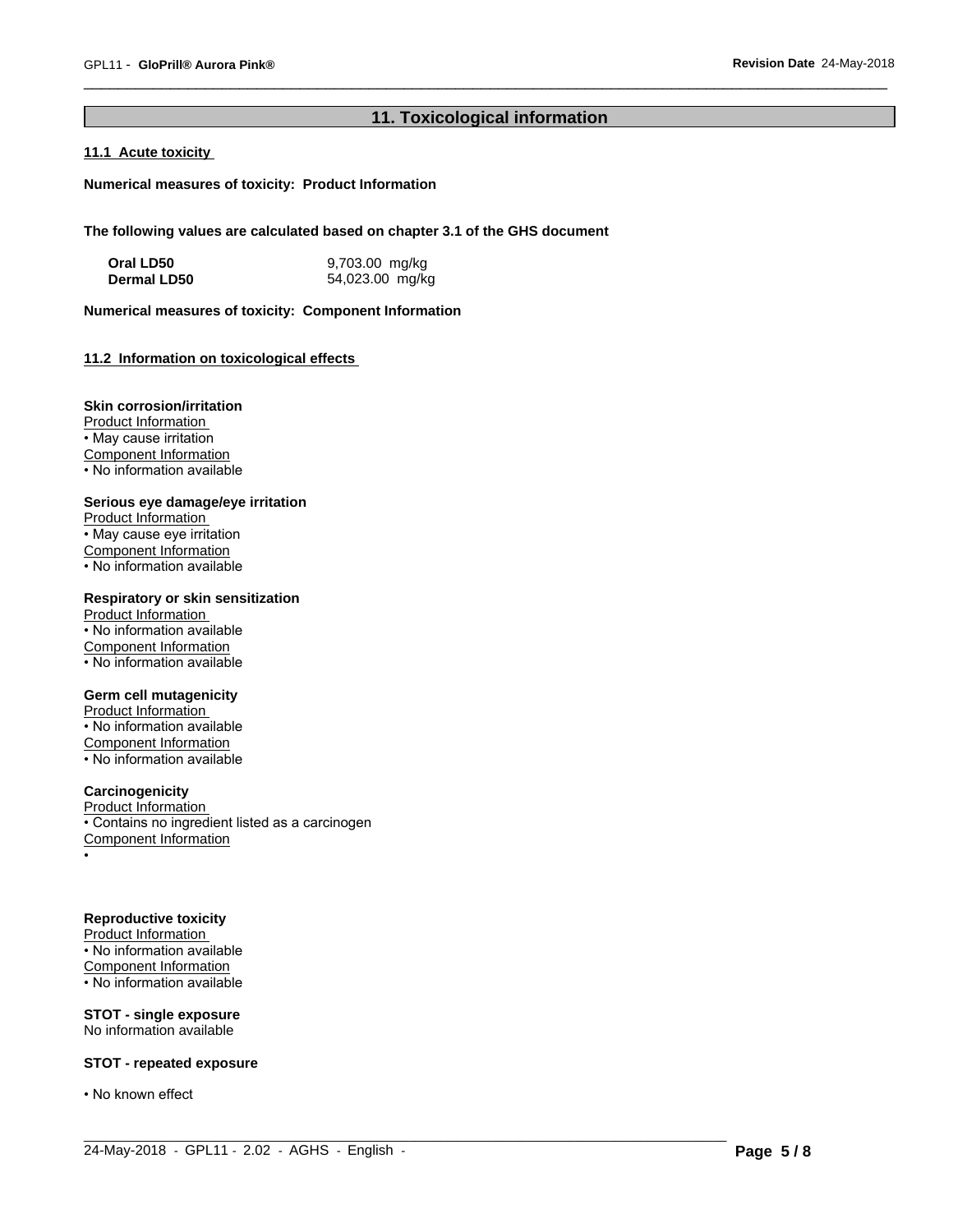#### **Other adverse effects**

Product Information • No information available Component Information • No information available

## **Aspiration hazard**

Product Information • No information available Component Information • No information available

## **12. Ecological information**

### **12.1 Toxicity**

**Ecotoxicity No information available** 

45 % of the mixture consists of components(s) of unknown hazards to the aquatic environment

#### **Ecotoxicity effects**

## **12.2 Persistence and degradability**

No information available.

#### **12.3 Bioaccumulative potential**

Discharge into the environment must be avoided

## **12.4 Mobility in soil**

No information available.

## **12.5 Other adverse effects**

No information available

## **13. Disposal Considerations**

#### **13.1 Waste treatment methods**

Dispose of in accordance with federal, state, and local regulations.

## **14. Transport Information**

| DOT         | Not regulated |
|-------------|---------------|
| MEX         | Not regulated |
| <b>IMDG</b> | Not regulated |
| IATA        | Not regulated |

## **15. Regulatory information**

 $\_$  ,  $\_$  ,  $\_$  ,  $\_$  ,  $\_$  ,  $\_$  ,  $\_$  ,  $\_$  ,  $\_$  ,  $\_$  ,  $\_$  ,  $\_$  ,  $\_$  ,  $\_$  ,  $\_$  ,  $\_$  ,  $\_$  ,  $\_$  ,  $\_$  ,  $\_$  ,  $\_$  ,  $\_$  ,  $\_$  ,  $\_$  ,  $\_$  ,  $\_$  ,  $\_$  ,  $\_$  ,  $\_$  ,  $\_$  ,  $\_$  ,  $\_$  ,  $\_$  ,  $\_$  ,  $\_$  ,  $\_$  ,  $\_$  ,

**15.1 International Inventories**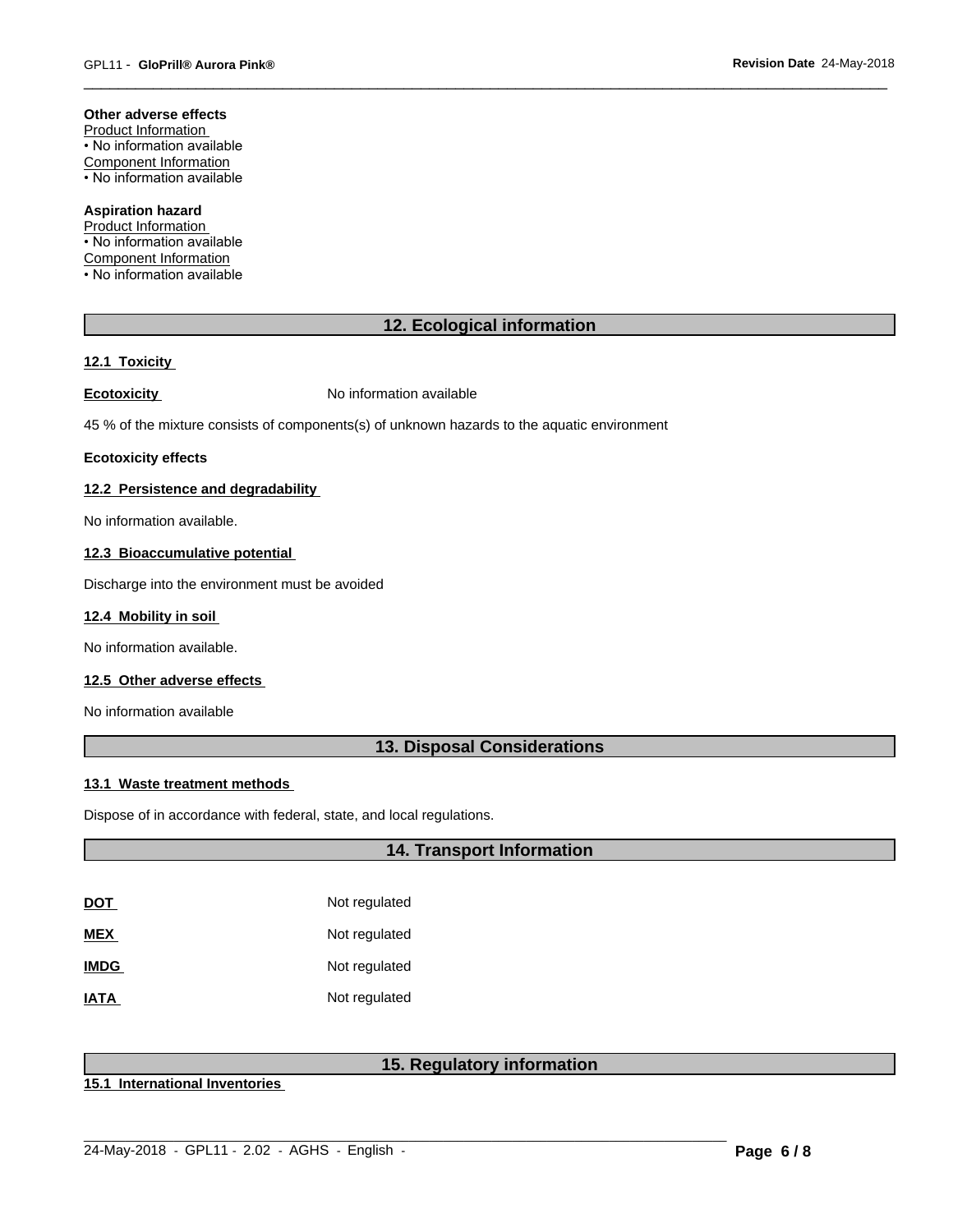| <b>TSCA</b>          | Complies                 |
|----------------------|--------------------------|
| <b>DSL</b>           | $\overline{\phantom{0}}$ |
| <b>EINECS/ELINCS</b> | $\overline{\phantom{0}}$ |
| <b>ENCS</b>          |                          |
| <b>IECSC</b>         | -                        |
| <b>KECL</b>          | -                        |
| <b>PICCS</b>         |                          |
| <b>AICS</b>          |                          |
| <b>NZIOC</b>         |                          |
|                      |                          |

 **TSCA** - United States Toxic Substances Control Act Section 8(b) Inventory

 **DSL** - Canadian Domestic Substances List

 **EINECS/ELINCS** - European Inventory of Existing Chemical Substances/European List of Notified Chemical Substances

 **PICCS** - Philippines Inventory of Chemicals and Chemical Substances

 **ENCS** - Japan Existing and New Chemical Substances

 **IECSC** - China Inventory of Existing Chemical Substances

 **KECL** - Korean Existing and Evaluated Chemical Substances

 **PICCS** - Philippines Inventory of Chemicals and Chemical Substances

 **AICS** - Australian Inventory of Chemical Substances

 **NZIoC** - New Zealand Inventory of Chemicals

### **15.2 U.S. Federal Regulations**

### **SARA 313**

Section 313 of Title III of the Superfund Amendments and Reauthorization Act of 1986 (SARA). This product contains a chemical or chemicals which are subject to the reporting requirements of the Act and Title 40 of the Code of Federal Regulations, Part 372:

| <b>Chemical Name</b>                         | <b>SARA 313 - Threshold Values %</b> | Weight-%  |
|----------------------------------------------|--------------------------------------|-----------|
| Resin (Zinc Compound)                        |                                      | $40 - 50$ |
| ETHYLENE MAA COPOLYMER ZN SALT<br>28516-43-0 | . . U                                | $5 - 10$  |

## **15.3 Pesticide Information**

Not applicable

## **15.4 U.S. State Regulations**

#### **California Proposition 65**

This product does not contain any Proposition 65 chemicals

| 16. Other information |                        |                       |                          |                                    |  |
|-----------------------|------------------------|-----------------------|--------------------------|------------------------------------|--|
| <b>NFPA</b>           | <b>Health Hazard -</b> | Flammability -        | <b>Instability</b>       | <b>Physical and chemical</b>       |  |
| <b>HMIS</b>           | <b>Health Hazard 1</b> | <b>Flammability 1</b> | <b>Physical Hazard 0</b> | hazards -<br>Personal protection X |  |

 $\_$  ,  $\_$  ,  $\_$  ,  $\_$  ,  $\_$  ,  $\_$  ,  $\_$  ,  $\_$  ,  $\_$  ,  $\_$  ,  $\_$  ,  $\_$  ,  $\_$  ,  $\_$  ,  $\_$  ,  $\_$  ,  $\_$  ,  $\_$  ,  $\_$  ,  $\_$  ,  $\_$  ,  $\_$  ,  $\_$  ,  $\_$  ,  $\_$  ,  $\_$  ,  $\_$  ,  $\_$  ,  $\_$  ,  $\_$  ,  $\_$  ,  $\_$  ,  $\_$  ,  $\_$  ,  $\_$  ,  $\_$  ,  $\_$  ,

#### **Legend:**

*ACGIH (American Conference of Governmental Industrial Hygienists) Ceiling* (C) *DOT (Department of Transportation) EPA (Environmental Protection Agency) IARC (International Agency for Research on Cancer) International Air Transport Association (IATA) International Maritime Dangerous Goods (IMDG) NIOSH (National Institute for Occupational Safety and Health) NTP (National Toxicology Program) OSHA (Occupational Safety and Health Administration of the US Department of Labor) PEL (Permissible Exposure Limit) Reportable Quantity (RQ) Skin designation* (S\*) *STEL (Short Term Exposure Limit)*